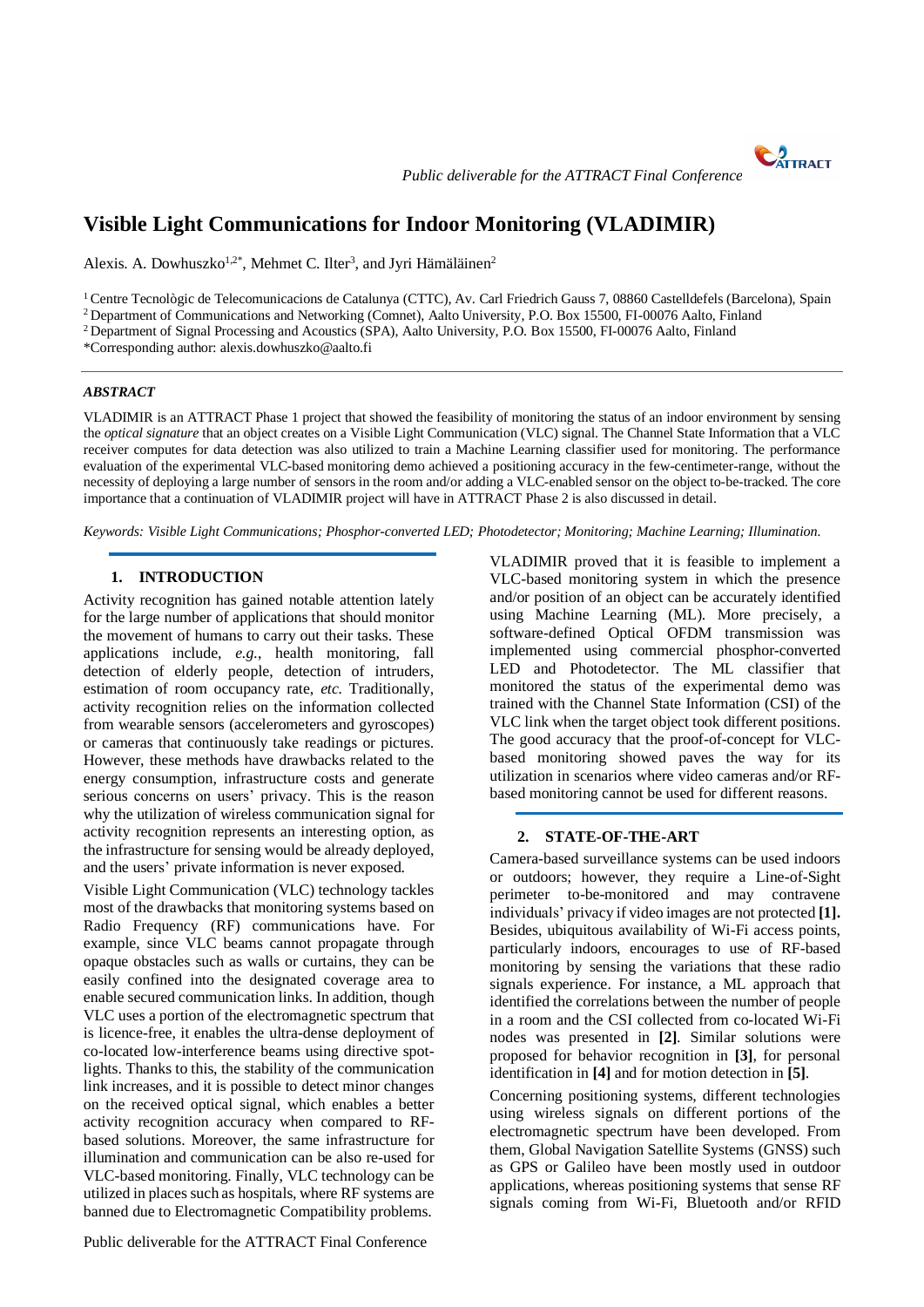

**Fig. 1.** Block diagram of the VLC demo consisting of an OFDM transmitter with Phosphor-Converted LED, optical wireless channel, and OFDM receiver with PD and TIA.

devices have been mainly proposed for indoors **[6]**. The accuracy of an indoor positioning system depends on the density of signalling nodes. Therefore, if visible light signals were used for this purpose, the infrastructure to perform this task would be already deployed for illumination in each room. Furthermore, visible lightbased positioning benefits from the rapid development of low-cost, high-sensitivity photodetector technology that can now detect very small signal variations **[7]**.

Finally, most State-of-the-Art (SotA) solutions based on visible light technology require a sensor on the object tobe-tracked. Then, by measuring the optical power that reaches the Photodetector (PD), it is possible to extract relevant metrics to estimate the location of the object. Examples of these metrics are Angle-of-Arrival (AoA), Received Signal Strength (RSS), Time-of-Arrival (ToA), and Time-Difference-of-Arrival (TDoA) **[8]**.

## **3. BREAKTHROUGH CHARACTER OF THE PROJECT**

The use of RF signals to identify peoples' motion has typically an accuracy of about one meter; unfortunately, such level of precision is not enough to identify multiple objects located in proximity. However, if the carrier frequency moves up into the visible light portion of the electromagnetic spectrum (*e.g.*, between 430-770 THz), a much wider communication bandwidth becomes available. This way, the frequency-selective behaviour of the optical wireless channel can be exploited to extract useful information on the indoor area status. Moreover, the highly directive properties of VLC transmitters, as well as the strong attenuation/absorption that optical wireless signals experience when propagating, minimize the interference between the LED lamps deployed in the same room. Finally, there are also scenarios in which the *intensive* use of RF communication systems is not recommended or even prohibited (*e.g.*, in hospitals, health-care centres, nursery schools) for Electromagnetic Compatibility and/or raising concerns that society has about the effects that long-exposure to RF radiation may have on babies and young children under three years.



**Fig. 2.** Picture of the actual setting used in the experimental evaluation. The object that was used to identify its position on the table was a stuffed toy (brown hedgehog). The points labeled with letters (rows) and numbers (columns) are the positions used in the training phase.

The better sensing accuracy of VLC-based monitoring, when compared to their RF counterparts, stem from:

**(a) Multi-path propagation.** The indoor propagation of VLC signals is dominated by the direct Line-of-Sight link between transmitter and receiver. Therefore, the optical power that is reflected-back when VLC signals interact with large objects is notable weaker than the incident power. This is not the case of Wi-Fi signals, in which strong reflections complicate the extraction of useful patterns from the received signal samples.

**(b) Co-channel interference.** VLC signals can be easily blocked by opaque obstacles such as walls or curtains; due to that, it is very easy to confine the data-carrying signal into the target sensing area, controlling the background inter-cell interference. Moreover, directive light beams can be constructed using spot-light fixtures, complicating the attack of a hypothetical eavesdropper.

**(c) Wireless carrier wavelength.** The much shorter wavelength of the VLC carriers enables the detection of smaller changes/variations on the status of the room. Note that ' $\lambda_{\text{VLC}}$ ' is between 400 and 700 nm, whereas 'λWi-Fi' equals 12.5 cm for the 2.4 GHz ISM band.

**(d) Reutilization of existing infrastructure:** VLCbased monitoring makes use of LED lamps for multiple tasks: Communication, Sensing and Illumination. Common deployments rely on direct illumination, but indirect illumination in which the PD receives the reflected light from the (white) ceiling are also possible to verify the illumination constraints **[9, 10]**.

#### **4. PROJECT RESULTS**

The block diagram of the simplified VLC system that was used to validate the indoor monitoring concept of VLADIMIR is shown in Fig. 1 **[11]**. It consists of an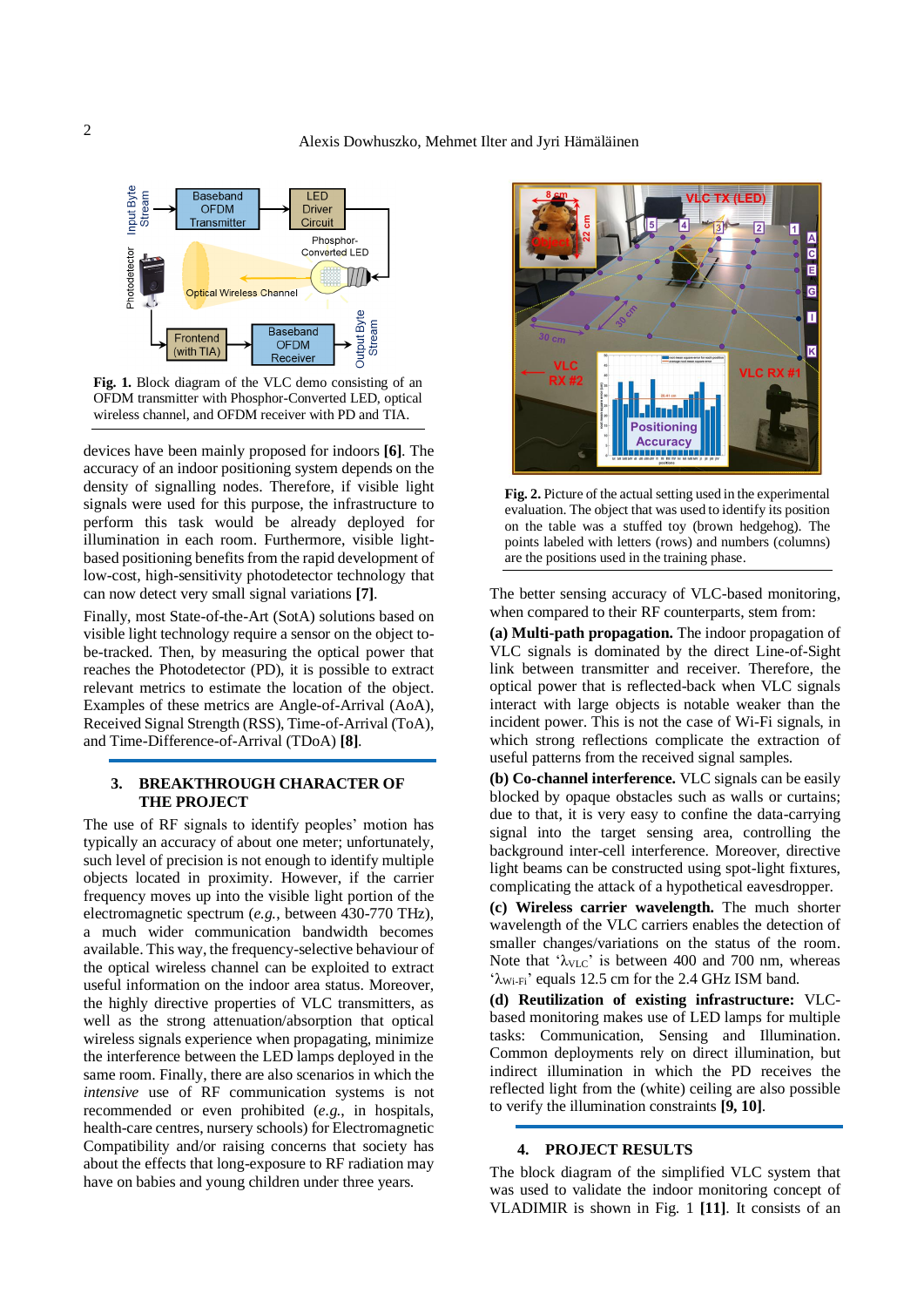

**Fig. 3.** Block diagram of the process used to evaluate the accuracy of proposed VLC-based monitoring solution. The input CSI samples with labels (known positions) are used to train offline the ML classifier, whereas the unlabeled CSI inputs are used in the online assessment phase to estimate the position of the object.

input sequence of bytes, a software-defined baseband OFDM transmitter, and an LED driver circuit that adapts the output voltage of the Universal Software Radio Peripheral (USRP) to the input current that drives an LED array of 7 LUXEON Rebel Plus LX18-P140-3 (Neutral white light - 4000 K). At the receiver side, the PDA100A2 PD from Thorlabs is utilized, which includes an embedded Trans-Impedance Amplifier (TIA) that adapts the weak output current of the PD to the voltage input of the USRP, before the signal processing for baseband OFDM reception is performed.

The practical validation of the VLC-based monitoring concept was done on a controlled experimental setting, which resembles the one found in a realistic indoor environment after a proper dimension-scaling. In this setup, an array of Phosphor-Converted LEDs and two PDs are placed on the opposite sides of a meeting-room table of size 2.4 m x 1.2 m, as illustrated in Fig. 2. In the central part of the table, a grid with 5 x 4 square elements of size 30 cm x 30 cm is marked (solid blue lines), creating 30 equal-separated positions that are used to train the ML classifiers (solid blue points). Finally, the center of each of these square elements are used for assessing the performance of the trained classifier.

The object-to-be-monitored, which is placed between the LED and PD, creates a *signature* on the CSI amplitudes that the ML classifier will be trained to identify it. The overview ML algorithm that is used to perform the VLCbased monitoring is shown in Fig. 3, where the *offline training* and the *online assessment* phases of the ML classifier are identified. During the training phase, the ML classifier identifies hidden patterns on the collected CSI sequences when the object takes different positions, using the labels that are included in the measurements to implement the supervised learning strategy. In this context, the training ratio is the fraction of the whole data, collected from measurements, which is used for training; remaining data are used for assessment **[12]**.

The performance assessment of the proposed VLC-based monitoring solution considers two situations: On one

|                  |                  |                  |                | "Estimated Positions" |                       |                |              |                |
|------------------|------------------|------------------|----------------|-----------------------|-----------------------|----------------|--------------|----------------|
|                  |                  | <b>No Object</b> | A <sub>3</sub> | C <sub>3</sub>        | E <sub>3</sub>        | G3             | 13           | K <sub>3</sub> |
| <b>No Object</b> |                  | 0,999            | 0.00           | 0.00                  | 0,0002                | 0,0007         | 0.00         | 0.00           |
| A <sub>3</sub>   | 0.0004           |                  | 0,999          | 0.00                  | 0.00                  | 0.00           | 0.00         | 0.00           |
| C <sub>3</sub>   |                  | 0,0005           |                | 0,995<br>0.00         | 0.00                  | 0.00           | 0.00<br>0.00 | 0.00<br>0.00   |
| E <sub>3</sub>   |                  | 0,0001           | 0.00           | 0.00                  | 0,992                 | 0.00           |              |                |
| G <sub>3</sub>   |                  | 0.00             | 0.00           | 0.00                  | 0.00                  | 0,995          | 0.00         | 0.00           |
| 13               |                  | 0,0001           | 0.00           | 0.00                  | 0.00                  | 0.00           | 0,992        | 0.00           |
| K <sub>3</sub>   |                  | 0.0001           |                | 0.00<br>0.00          | 0.00                  | 0.00           | 0.00         | 0,997          |
|                  |                  |                  |                | (a)                   |                       |                |              |                |
|                  |                  |                  |                |                       | "Estimated Positions" |                |              |                |
|                  |                  | <b>No Object</b> |                | E1                    | <b>E2</b>             | E <sub>3</sub> | <b>E4</b>    | E5             |
| "ositions"       | <b>No Object</b> | 0.999            |                | 0.00                  | 0.0003                | 0.00           | 0.00         | 0.00           |
|                  | <b>E1</b>        | 0.00088          |                | 0.9991                | 0.00                  | 0.00           | 0.00         | 0.00           |
|                  | <b>PA</b>        |                  | 0.0003         | 0.00                  | 0.0002                | 0.00           | 0.00         | n nnl          |

 $0,0004$  $0.00$  $0.00 0,9995$  $0.00$  $0.00$ 0,0006  $0.00$  $0.00$  $0.00$ 0,9993  $0.00$ 0.001  $0.00$  $0.00$  $0.00$  $0.00 \big| 0,9986$  $(b)$ **Fig. 4.** Confusion matrices of the ML classifier used in the proposed VLC-based monitoring solution for a 70%

training ratio. (a) The object takes positions on column 3. (b) The object takes position on row E.

hand *Case-1*, where the CSI collected from the 30 training positions (solid blue points in Fig. 2) are used in the construction (offline training) and in the evaluation (online assessment) of the ML classifier. On the other hand is *Case-2*, where the performance of the trained ML classifier is evaluated utilizing the CSI that is collected when the object takes any of the 20 new positions for assessment (center of blue squares in Fig. 2).

In order to assess the performance of the ML classifier, both confusion matrices and Root Mean Square (RMS) positioning errors are considered. Confusion matrices are widely used to indicate the accuracy of a given classifier. In a confusion matrix, the values stored in the main diagonal corresponds to the probability of making good predictions, whereas the off-diagonal values identify the probability of making wrong predictions. Since it is not practical to visualize the 30 x 30 confusion matrix that corresponds to all possible values in *Case-1*, a subset of them has been selected for visualization in Fig 4.

Based on the confusion values for locations in column 3 (upper table) and row E (lower table), it is possible to see that the ML classifier can identify the presence and position of the object correctly in more than 98% of the cases. Similar hitting probabilities were observed in the remaining rows and columns. Finally, according to the RMS errors reported in Fig. 2, we conclude that the ML classifier has a positioning accuracy that is in the range of the separation that exists between points in the training phase (*i.e.*, less than 30 cm on average). If better positioning accuracy is desired, the ML classifier should be trained with more densely-packed training points.

## **5. FUTURE PROJECT VISION**

VLADIMIR proved that apart from communications and illumination, VLC technology can also be used to monitor the status of an indoor environment. Next steps to move forward in the maturity level of the technology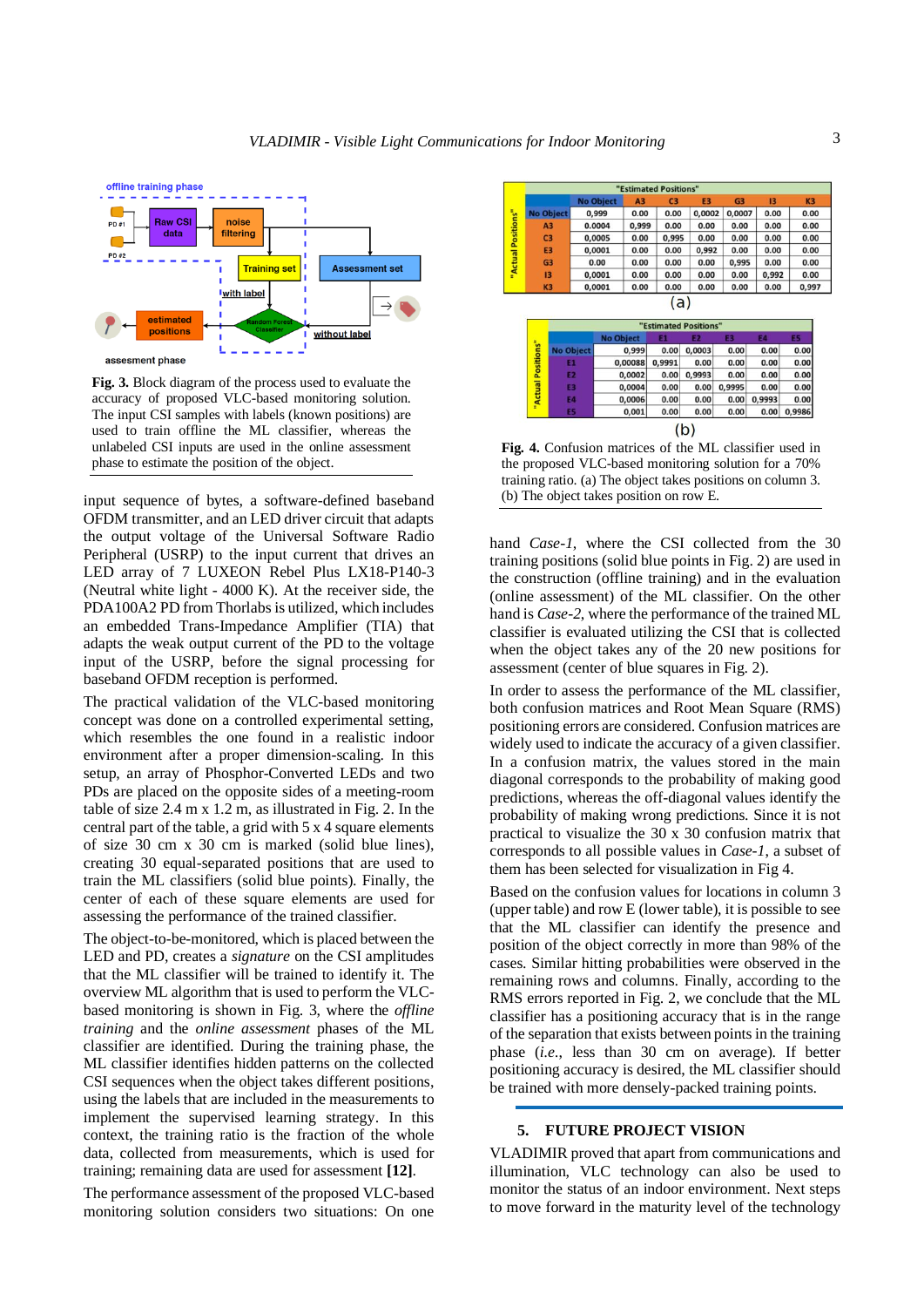is to carry out intensive experimentations, starting from controlled laboratory setting and continuing in actual scenarios that are closer to the practical application.

## **5.1. Technology Scaling**

The *know how* to implement a monitoring system based on VLC technology is already mastered (TRL 1-3). To scale up the TRL of this indoor monitoring innovation, advanced demonstrations and prototype developments are needed to validate an actual application of this concept in intended/real-world scenarios (TRL 4-6). For this purpose, three different lines of actions are proposed:

**● Innovative applications enabled by VLC**. Deals with the identification of new applications and, based on them, the definition of the problem to be addressed by using simultaneously the data transmission, sensing and illumination features of VLC technology. The details of the environment setting, as well as the target goals, will be defined in collaboration with advisors with expertise on illumination and context-aware applications. The innovations with highest potential should be selected for practical experimentation, considering the advice of communications and signal processing collaborators.

**● Demonstration of VLC-based innovations**. Deals with the implementation, integration and testing of the different communication, sensing and illumination discrete components into an experimental hardware platform. The transmission scheme for VLC will be selected to provide: (a) An acceptable data rate with respect to contemporary figures of merits; (b) Possibility to adjust the illuminance and chromaticity of the aggregate white light that is generated when using tricolor LEDs in a range to-be-defined; (c) Appealing optical waveform features to obtain a good accuracy when the same VLC signal is used for monitoring.

● **Maturity development of VLC-based innovation.** Deals with the construction of a prototype to carry out an extensive measurement campaign, in order to collect relevant information of the optical signature that is created on the VLC signal, and to classify it to identify the target event that is relevant for the innovation. Aim is to perform a rigorous testing of the application in relevant environments, providing useful information to develop the level of maturity of the innovative concept.

## **5.2. Project Synergies and Outreach**

Current consortium will have to be reinforced, in order to achieve a deeper level of maturity in the VLADIMIR concept (TRL 5-7). For this purpose, it would be good to identify new partners that would complement the *knowhow* that is currently mastered in three main directions:

- **System-on-Chip prototyping.** Implementation of the signal processing algorithms needed for VLC-based monitoring on a hardware platform that could be easily installed in the relevant operational environment.
- **Innovative applications.** Identification of applications in which the communications, sensing and illumination

features the VLC technology can be complementary used to innovate and/or address the shortcoming that current Sot solutions based on radio signals have.

• **Semiconductor technology.** So far, commercial LEDs and PDs have been used. To sale up on the TRL, better quality semiconductors are needed to sense more accurately the unique *signature* that an object creates when placed between VLC transmitter and receiver.

Concerning the public engagement strategy, aim is to become involved in the following activities:

- **Social and mass media:** Dedicated social media channels, such as *Linked-in*, *Twitter* and *Facebook*, will be used to communicate the Research, Development and Innovation (RDI) activities and news. *YouTube* video links will be shared on social media and project website. Interviews in newspaper, radio and local/national TV programs will be searched.
- **Public talks:** Aim will be to showcase the project activities to general audiences and specialized environments (*e.g.*, University science fairs), and in talks to undergraduate students and in High Schools.
- **Industrial Congresses:** Project activities will be promoted in relevant industrial-oriented congresses, and participation in 5G global events will be seek.

#### **5.3. Technology application and demonstration cases**

The technology demonstration cases to be implemented in ATTRACT Phase 2 will take advantage of the following unique features of VLC technology, namely:

- 1. The extremely wide bandwidth that VLC signals occupy, enabling a much better sensing accuracy than SotA solutions based on radio communications, as much more diverse information can be collected.
- 2. The intensity and chromaticity of the illumination that the VLC system provides, which can be adjusted to improve the occupants' well-being, without affecting the quality of the offered data services.
- 3. VLC technology is economical when compared to high-frequency radio (mmWave and Tera-Hertz). Thus, VLC technology has potential to become a mainstream for ultra-dense deployments in 5G+.

Novel applications of VLC technology will speed-up its adoption, taking advantage of the benefits that this technology already offers (*i.e.*, license-free spectrum, easy-to-control interference, security, low-cost, *etc.*), but also enabling new smart services without the necessity of deploying new infrastructure for sensing/illumination. This technology demonstration will bring benefits in:

- **Scientific Research:** Unique multi-disciplinary research opportunity, combining concepts from communications, illumination and sensing technology.
- **Industry:** Promote creation of start-ups exploiting novel concepts enabled by VLC technology, as investment to work on visible light spectrum is more modest that the one needed in *mmWave* bands.